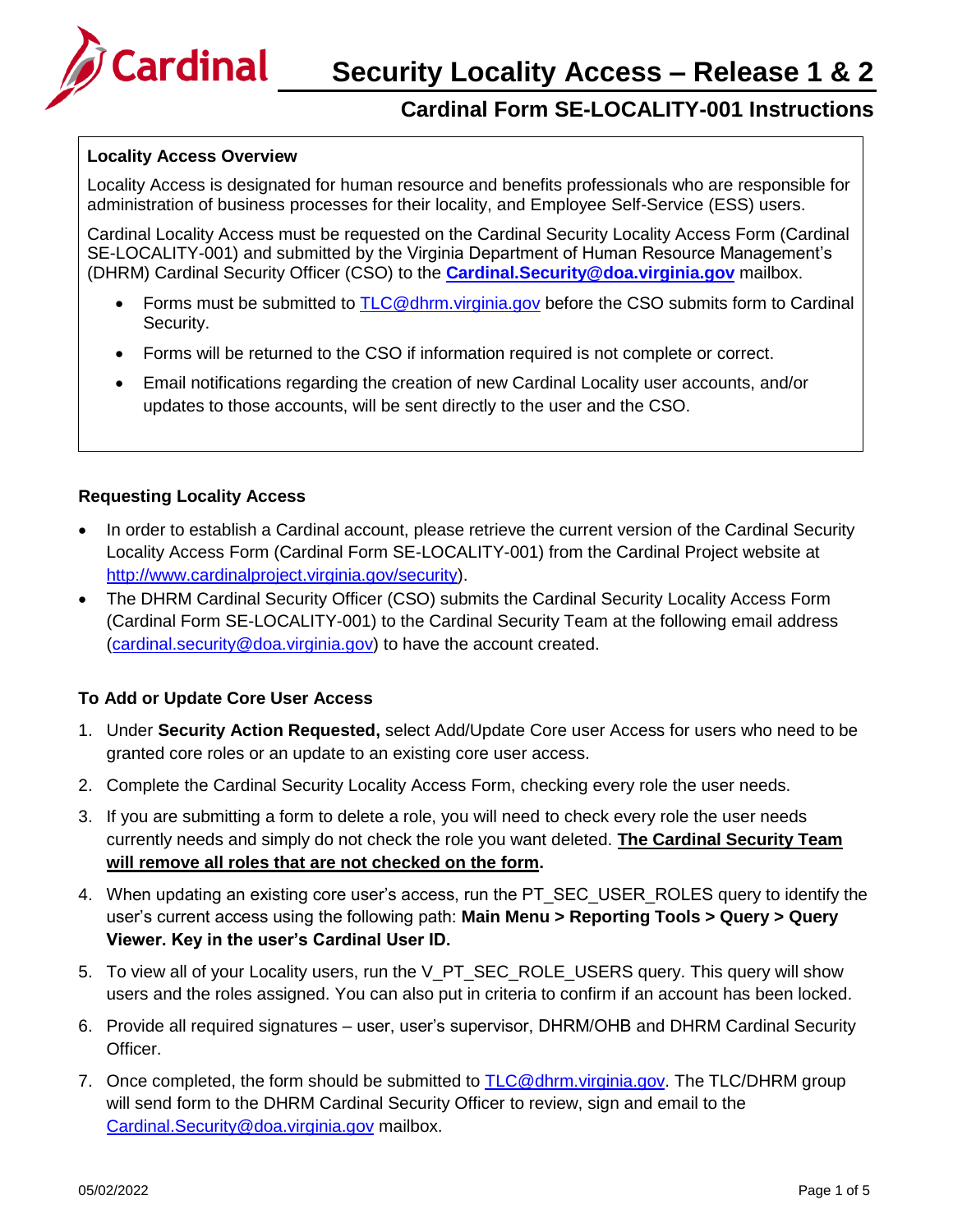

## **Security Locality Access – Release 1 & 2**

### **Cardinal Form SE-LOCALITY-001 Instructions**

#### **To Remove ALL Core User roles or Lock Out Core Users**

- 1. Under **Security Action Requested,** select the Remove/Lock Out Core User access for existing users whose core roles need to be removed. Actual account Lock Outs will only be completed for Contract Workers, as they do not need ongoing system access to Employee Self-Service (ESS).
- 2. Complete the **User Information** section of the Cardinal Security Form.
- 3. Provide signatures from the user's supervisor, DHRM/OHB and the DHRM Cardinal Security Officer.
- 4. Submit the completed from to [TLC@dhrm.virginia.gov.](mailto:TLC@dhrm.virginia.gov) The DHRM/OHB group will submit form to the DHRM Cardinal Security Officer who will sign off and email form to [Cardinal.Security@doa.virginia.gov](mailto:Cardinal.Security@doa.virginia.gov) mailbox.
- 5. In lieu of the Cardinal Security Form, the DHRM Cardinal Security Officer may send an email to Remove ALL Core User roles or Lock Out a Core User Cardinal account. Include the user's name, user's Cardinal ID, Business Unit, Department ID, Supervisor's Name and copy the user's supervisor on the email.

#### **Overview of each section of the Cardinal Security Locality Access Form**

1. **Security Action Requested** (Required)

| <b>Security Action Requested</b>           |                                          |  |
|--------------------------------------------|------------------------------------------|--|
| Add/Update Core User Access                | 1 Remove/Lock Out Core UserAccess        |  |
| (Complete all applicable fields and roles) | (Complete User Information section only) |  |

- a. **Add/Update Core User Access**  Check this box to grant Core User roles or update an existing Core User account.
- b. **Remove/Lock Out Core User Access**  Check this box if all Core User roles should be removed or if account needs to be locked for a contract worker.

#### 2. **User Information Requested (Required)**

| <b>User Information</b>                                                                             |                                               |  |  |  |  |  |  |  |
|-----------------------------------------------------------------------------------------------------|-----------------------------------------------|--|--|--|--|--|--|--|
| Name Change<br>Name - Last, First, Middle Initial                                                   | Business Email Address - @agency.virginia.gov |  |  |  |  |  |  |  |
|                                                                                                     |                                               |  |  |  |  |  |  |  |
| C<br>A<br><b>Business Unit:</b><br>O                                                                | Department ID:                                |  |  |  |  |  |  |  |
| Employee ID:                                                                                        | Cardinal User ID:                             |  |  |  |  |  |  |  |
| Is the User a contract worker? If so, check box and provide User's Supervisor Name and Employee ID: |                                               |  |  |  |  |  |  |  |
| Supervisor Name:                                                                                    | <b>Supervisor Cardinal</b><br>Employee ID:    |  |  |  |  |  |  |  |

- a. **Name –** Last, First, Middle Initial (ex: Doe, John B.)
	- b. **Name Change –** Check this box if this is an existing Core User with a name change. Employees should initiate all name changes with their agency HR department.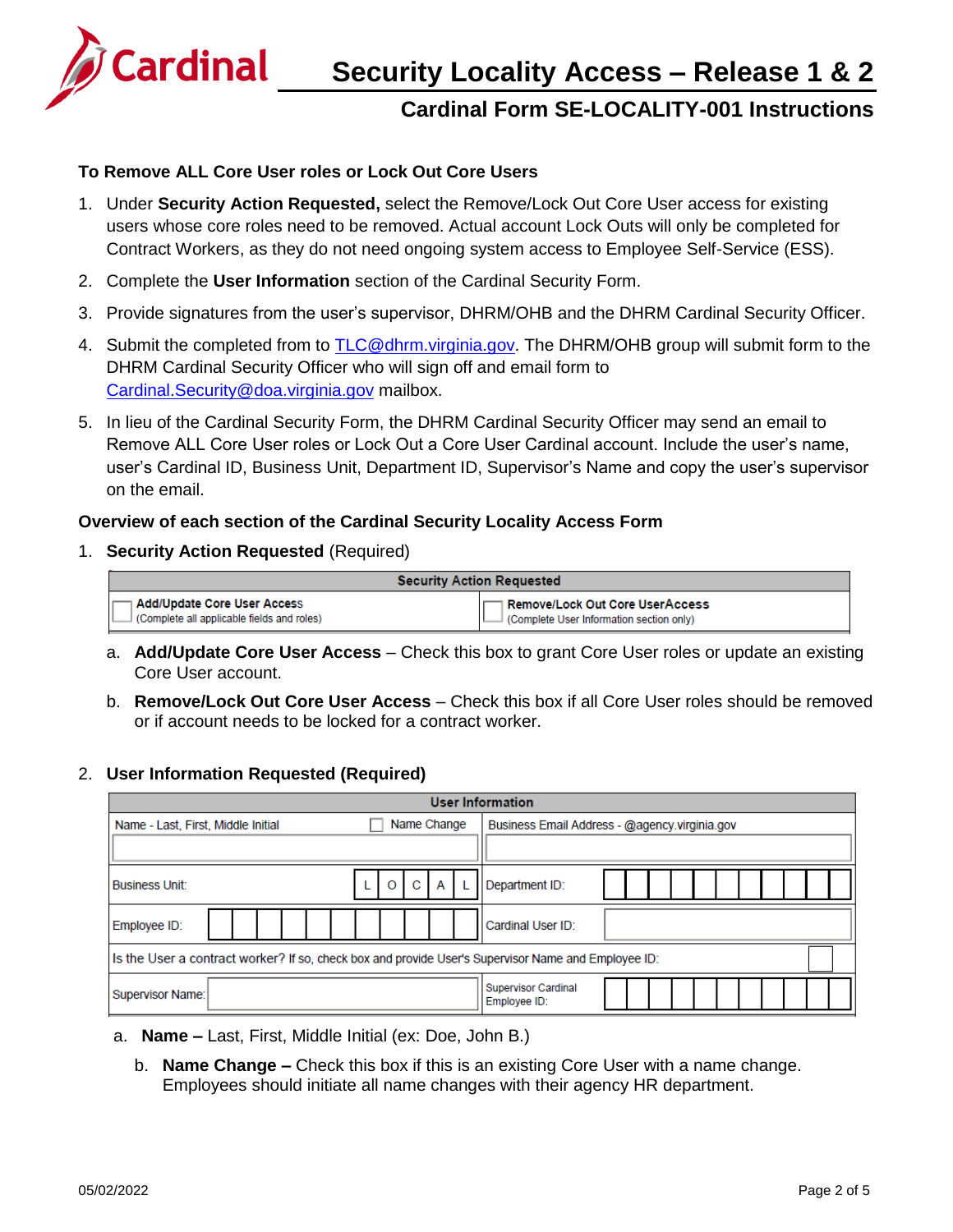**Security Locality Access – Release 1 & 2**



### **Cardinal Form SE-LOCALITY-001 Instructions**

- c. **Business Email Address –** Enter the user's business email address (e.g.[,](mailto:John.Doe@agency.virginia.gov) [John.Doe@agency.virginia.gov\)](mailto:John.Doe@agency.virginia.gov)
- d. **Business Unit –** Default will be LOCAL
- e. **Department ID –** Enter your locality Department ID (e.g., 048205000-Danville Schools 10 month, 048205001-Danville – 12 –month)
- f. Employee ID Employee ID number is the 11-digit number assigned by Cardinal (e.g., 00123456700). You must enter the full 11-digit number on this form.
- g. **Cardinal User ID –** Needed for Existing Users.
	- Leave this field BLANK for New Contractor.
	- If you are unaware of the ID please run the V\_PT\_SEC\_ROLE\_USERS query. This query will show User ID, Dept. ID, Account Lock (yes or no), Business Unit, Oprid Description and security roles.
- h. **Check box if contract worker?** Check this box only if the user is a Contract Worker (e.g., without a Cardinal Employee ID).
- i. **Provide Supervisor Name** and **supervisor Employee ID Number for contract workers Only**
	- Supervisor's Name (ex: Doe, John B.)
	- Supervisor's Employee ID Number Employee ID Number is an 11-digit number assigned by Cardinal (e.g., 00123456700). You must enter the full 11-digit number on this form.

#### 3. **HCM Benefits and Human Resources Section**

#### **HCM - Benefits and Human Resources**

#### a. **HCM Benefit Roles** (check all roles requested)

| <b>HCM Benefit Roles</b> (check all roles requested) |                                     |                                  |  |  |
|------------------------------------------------------|-------------------------------------|----------------------------------|--|--|
|                                                      | <b>Benefits Administrator</b>       | HBO Benefits Support             |  |  |
|                                                      | <b>TLC Datasheet Benefits Admin</b> | TLC Datasheet Benefits Read Only |  |  |

#### b. **HCM Human Resources Roles** (check all roles requested)

| HCM Human Resources Roles (check all roles requested) |                             |  |  |  |
|-------------------------------------------------------|-----------------------------|--|--|--|
| <b>HR Administrator</b>                               | <b>HBO HR Administrator</b> |  |  |  |
| <b>HR Read Only</b>                                   |                             |  |  |  |

#### 4. **Approvals** (Required)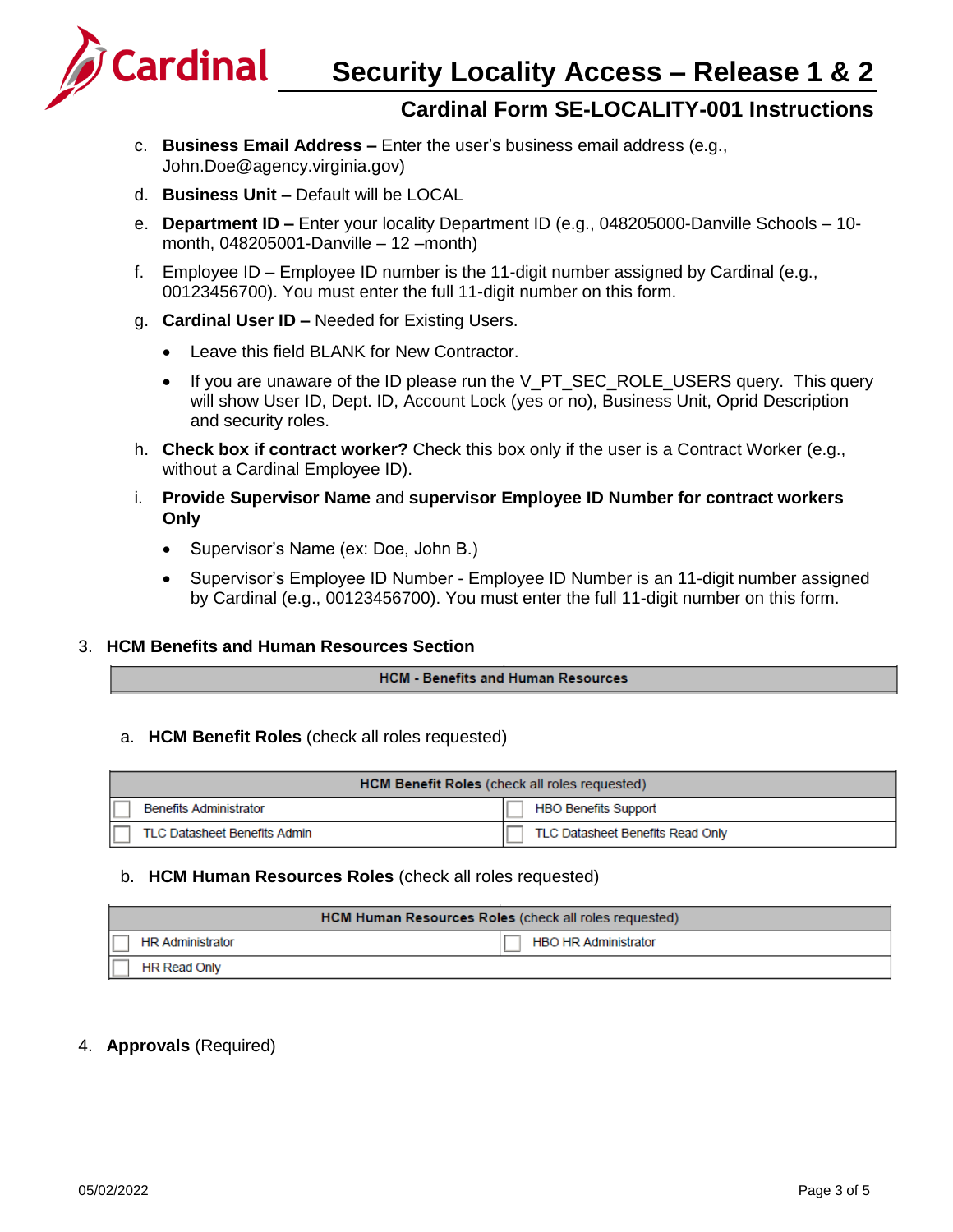

# **Security Locality Access – Release 1 & 2**

## **Cardinal Form SE-LOCALITY-001 Instructions**

| <b>Access Approvals</b>                                                                                                                                                                                                                             |             |                                                                                                                                                                                                                                                                                                       |      |  |  |  |
|-----------------------------------------------------------------------------------------------------------------------------------------------------------------------------------------------------------------------------------------------------|-------------|-------------------------------------------------------------------------------------------------------------------------------------------------------------------------------------------------------------------------------------------------------------------------------------------------------|------|--|--|--|
| By signing below, I acknowledge that I understand transactions added/<br>updated in the Cardinal system should be in accordance with the<br>Commonwealth Accounting Policy and Procedures Manual Cardinal<br>Topics 20310 and Cardinal Topic 70220. |             | By signing below, I certify that the Cardinal access requested for this<br>user is necessary to perform his/her current job responsibilities. I also<br>acknowledge this request is in accordance with the Commonwealth<br>Accounting Policies and Procedures Manual Cardinal Topics 20310 and 70220. |      |  |  |  |
| <b>User Printed Name</b>                                                                                                                                                                                                                            | Date        | <b>Supervisor Printed Name</b>                                                                                                                                                                                                                                                                        | Date |  |  |  |
| User Signature (sign above)                                                                                                                                                                                                                         |             | Supervisor Signature (sign above)                                                                                                                                                                                                                                                                     |      |  |  |  |
| have reviewed this request for access and certify it is in accordance with the Commonwealth Accounting Policies and Procedures Manual<br>Cardinal Topic 20310, Cardinal Topic 70220, and the Cardinal Security Handbook.                            |             |                                                                                                                                                                                                                                                                                                       |      |  |  |  |
| <b>DHRM OHB Approver Printed Name</b>                                                                                                                                                                                                               | <b>Date</b> | <b>Cardinal Security Officer Printed Name</b>                                                                                                                                                                                                                                                         | Date |  |  |  |
| DHRM OHB Approver Signature (sign above)                                                                                                                                                                                                            |             | Cardinal Security Officer Signature (sign above)                                                                                                                                                                                                                                                      |      |  |  |  |

- a. **Certification Statement** user's printed name, signature and date.
- b. **Certification Statement** supervisor's printed name, signature and date.
- c. **Certification Statement** DHRM OHB Approver printed name, signature and date
- d. **Certification Statement** DHRM Cardinal Security Officer (CSO) printed name, signature and date.
- e. Digital Signatures are allowed only if they include a system generated date stamp as show in example below:

#### **Example of Digital Signature:**



- f. We will accept email approvals from a user's business email account in the event they cannot physically sign the form. The form must be attached with the email approval showing evidence that the form was transmitted from the user, supervisor, DHRM/OHB and CSO. The approver should state the following:
	- **User** *–"Please accept this email as my approval of the attached form as the user."*
	- **Supervisor** *"Please accept this email as my approval of the attached form as the supervisor."*
	- **DHRM/OHB Approver –** "Please accept this email as my approval of the attached form as the DHRM/OHB Approver."
	- **Cardinal Security Officer** *"Please accept this email as my approval of the attached form as the Cardinal Security Officer."*